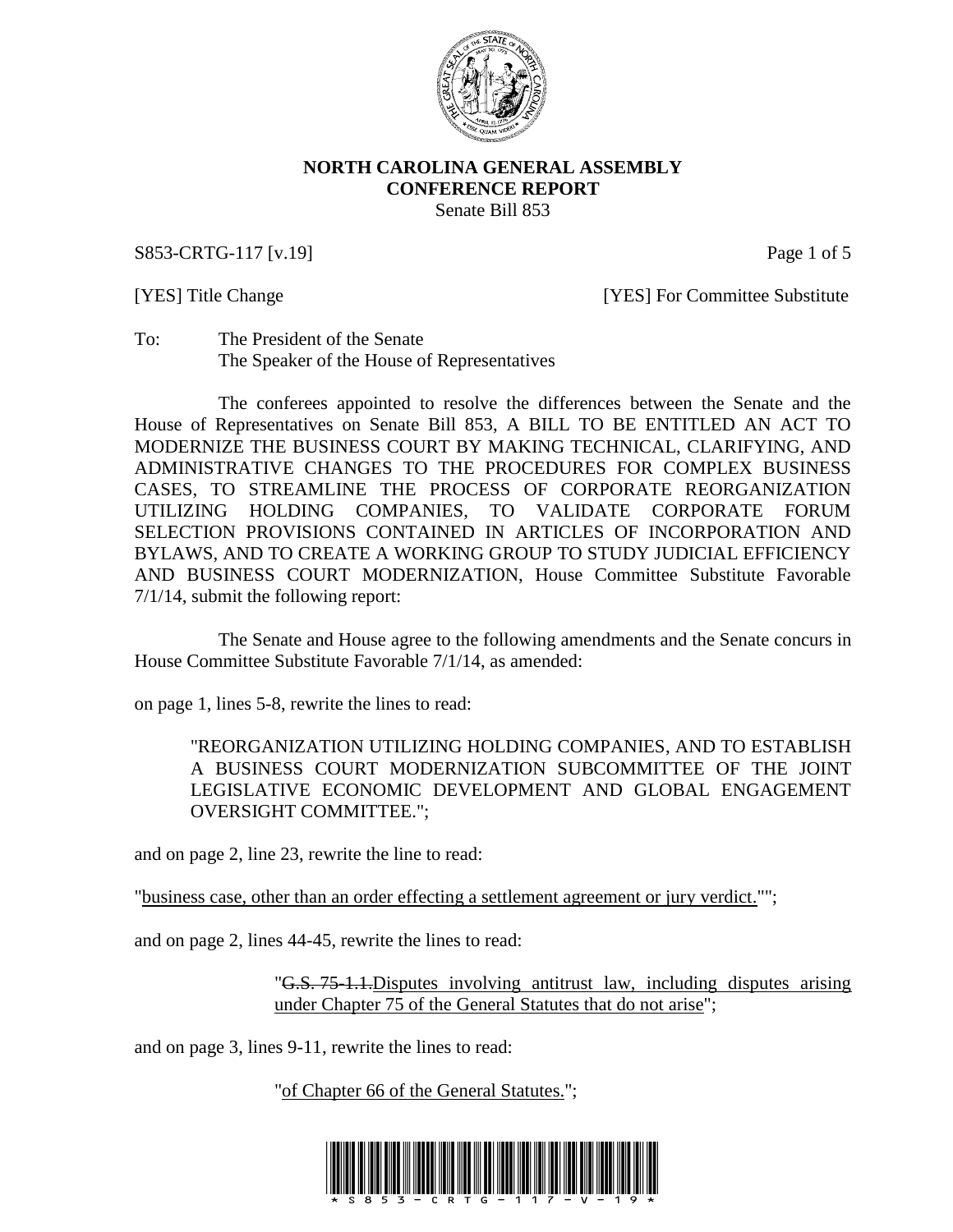## **NORTH CAROLINA GENERAL ASSEMBLY CONFERENCE REPORT**

Senate Bill 853

S853-CRTG-117 [v.19] Page 2 of 5

and on page 3, line 51, rewrite the line to read:

"business case. The Notice of Designation";

and on page 4, line 28, rewrite the line to read:

"G.S. 7A-27(a).";

and on page 4, lines 39-50, rewrite those lines to read:

"pursuant to subsection (b) of this section is not so designated, the Superior Court in which the action has been filed shall, by order entered sua sponte, stay the action until it has been designated as a mandatory complex business case by the party required to do so in accordance with subsection (b) of this section.";

and on page 5, line 2, rewrite the line to read:

"tort to be designated as mandatory complex business cases or to confer, enlarge, or diminish the subject matter jurisdiction of any court."";

and on page 5, lines 11-20, rewrite the lines to read:

"magistrate the sum shall be eighty dollars (\$80.00). If a case is assigned to a special superior court judge as a complex business case under G.S. 7A-45.3, upon assignment the party filing the notice of designation pursuant to G.S. 7A-45.4 or the motion for complex business designation shall pay an additional one thousand dollars (\$1,000) for support of the General Court of Justice; if a case is assigned to a special superior court judge as a complex business case under G.S. 7A-45.3 by a court on its own motion, upon assignment the plaintiff shall pay an additional one thousand dollars (\$1,000) for support of the General Court of Justice. If a case is designated as a mandatory complex business case under G.S. 7A-45.4, upon assignment to a Business Court Judge, the party filing the designation shall pay an additional one thousand one hundred dollars (\$1,100) for support of the General Court of Justice. If a case is designated as a complex business case under Rule 2.1 and Rule 2.2 of the General Rules of Practice for the Superior and District Courts, upon assignment to a Business Court Judge, the plaintiff shall pay an additional one thousand one hundred dollars (\$1,100) for support of the General Court of Justice. Sums collected under this subdivision shall be remitted to the State";

and on page 9, line 19, through page 10, line 48, rewrite those lines to read:

"**SECTION 7.** G.S. 1A-1, Rule 8(a)(2) reads as rewritten: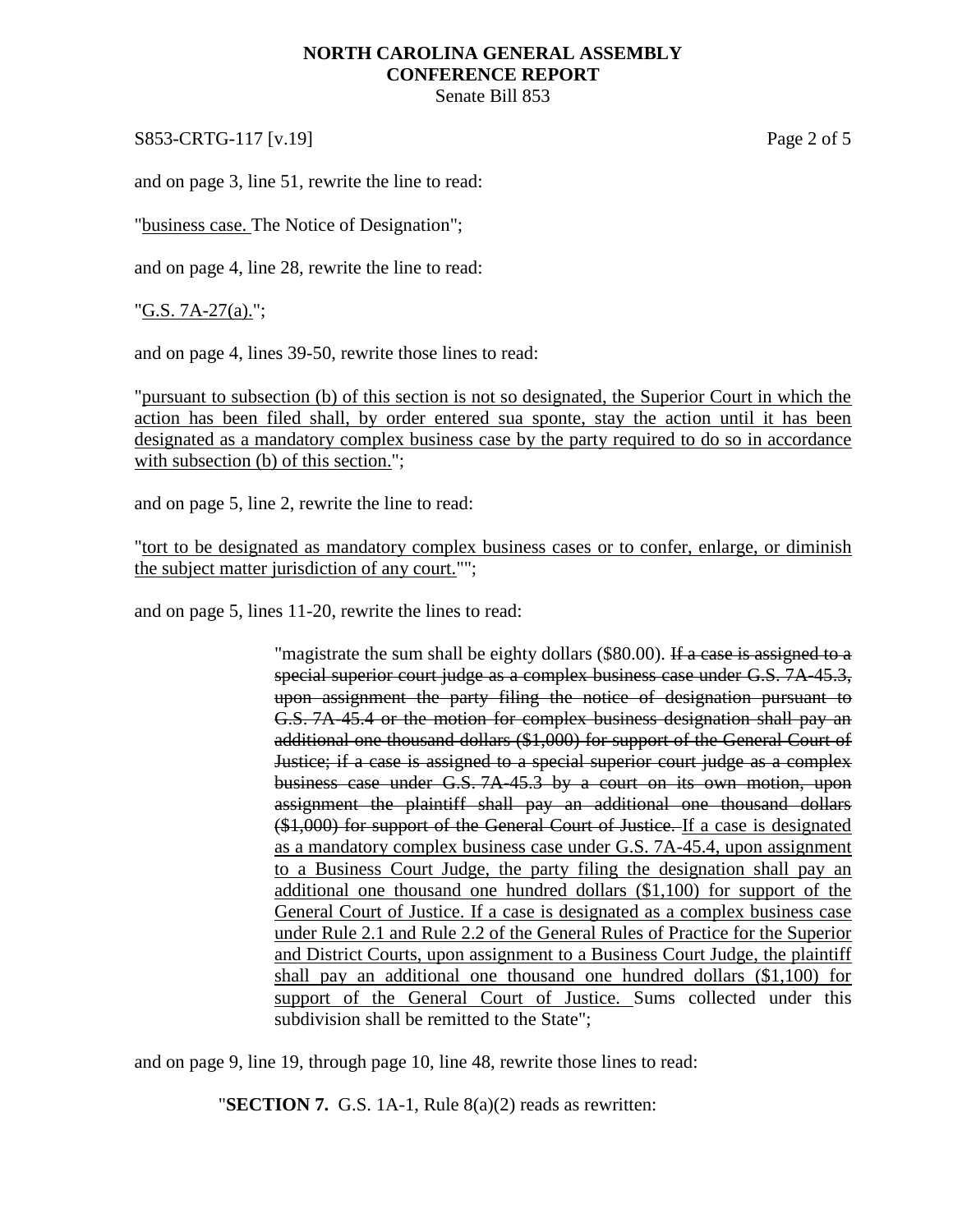### **NORTH CAROLINA GENERAL ASSEMBLY CONFERENCE REPORT** Senate Bill 853

## S853-CRTG-117 [v.19] Page 3 of 5

## "**Rule 8. General rules of pleadings.**

- …
- … (2) A demand for judgment for the relief to which he deems himself entitled. Relief in the alternative or of several different types may be demanded. In all actions involving a material issue related to any of the subjects listed in G.S. 7A-45.4(a)(1), (2), (3), (4), (5), or (8), the pleading shall state whether or not relief is demanded for damages incurred or to be incurred in an amount equal to or exceeding five million dollars (\$5,000,000). In all negligence actions, and in all claims for punitive damages in any civil action, wherein the matter in controversy exceeds the sum or value of ten thousand dollars (\$10,000), the pleading shall not state the demand for monetary relief, but shall state that the relief demanded is for damages incurred or to be incurred in excess of ten thousand dollars (\$10,000). However, at any time after service of the claim for relief, any party may request of the claimant a written statement of the monetary relief sought, and the claimant shall, within 30 days after such service, provide such statement, which shall not be filed with the clerk until the action has been called for trial or entry of default entered. Such statement may be amended in the manner and at times as provided by Rule 15."

**SECTION 8.(a)** A Subcommittee on Business Court Modernization ("Subcommittee") is created within the Joint Legislative Economic Development and Global Engagement Oversight Committee ("Committee").

**SECTION 8.(b)** The Subcommittee shall consist of no fewer than six members, with an equal number of Senate and House members appointed by the President Pro Tempore of the Senate and the Speaker of the House of Representatives from among their respective chambers' membership on the Committee. The President Pro Tempore of the Senate and the Speaker of the House of Representatives shall each designate one member to serve as co-chairs of the Subcommittee. The Subcommittee may meet at any time upon the call of either co-chair. A co-chair or other member of the Subcommittee continues to serve until a successor is appointed. Members of the Subcommittee serve at the pleasure of the appointing officer.

**SECTION 8.(c)** The Subcommittee may study the implementation of this act and its efforts to modernize complex business cases and legislative improvement to the operations and management of the General Court of Justice.

**SECTION 8.(d)** A quorum is a majority of members of the Subcommittee. No action may be taken except by a majority vote at a meeting at which a quorum is present.

**SECTION 8.(e)** The Subcommittee, while in the discharge of its official duties, may exercise all powers provided for under G.S. 120-19 and Article 5A of Chapter 120 of the General Statutes. The Subcommittee may contract for professional, clerical, or consultant services, as provided by G.S. 120-32.02.

**SECTION 8.(f)** Members of the Subcommittee shall receive per diem, subsistence, and travel allowance as provided in G.S. 120-3.1, 138-5 and 138-6, as appropriate.

**SECTION 8.(g)** All expenses of the Subcommittee shall be paid from the Legislative Services Commission's Reserve for Studies. Individual expenses of five thousand dollars (\$5,000) or less, including per diem, travel, and subsistence expenses of members of the Subcommittee, and clerical expenses shall be paid upon the authorization of a co-chair of the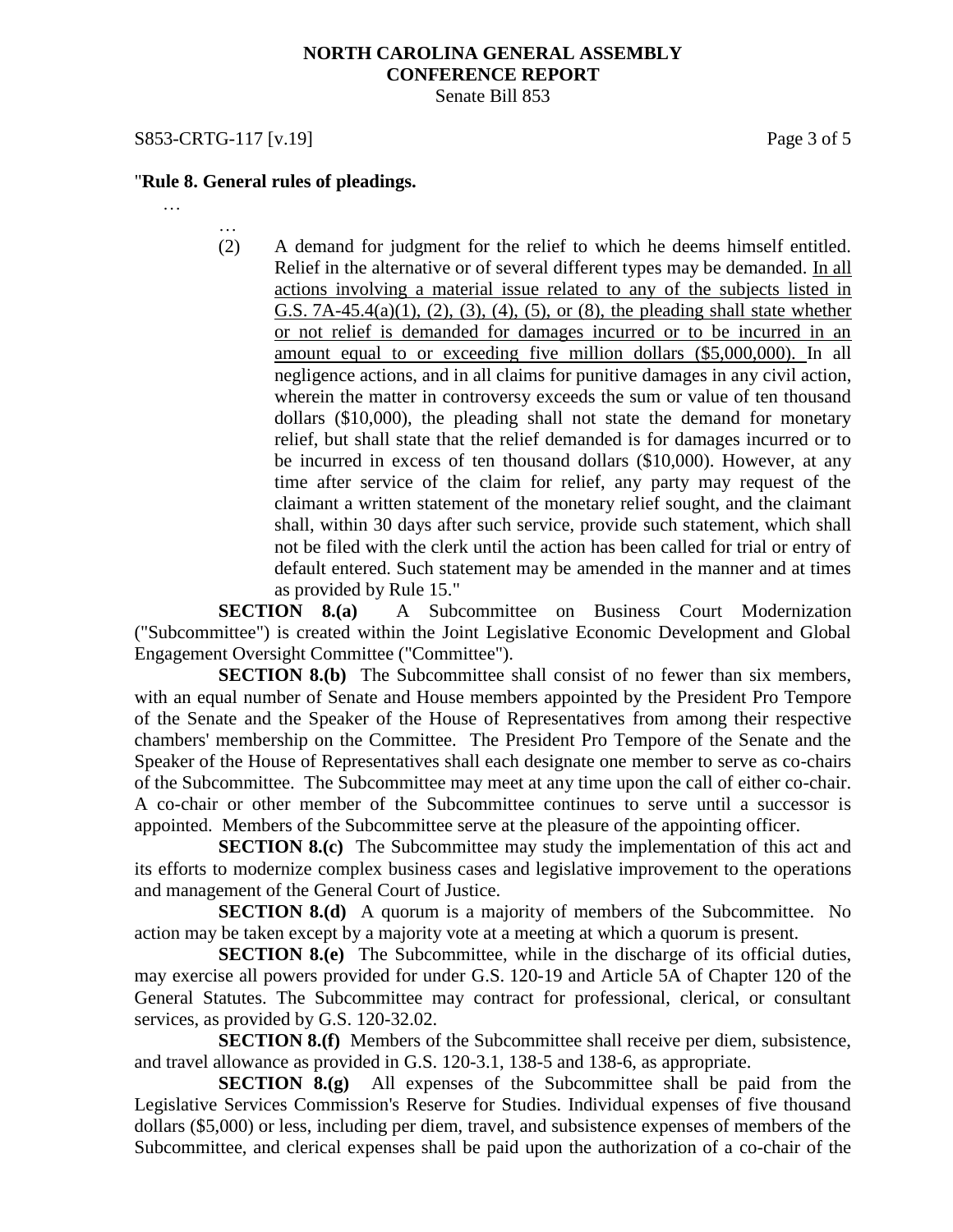# **NORTH CAROLINA GENERAL ASSEMBLY CONFERENCE REPORT**

Senate Bill 853

### S853-CRTG-117 [v.19] Page 4 of 5

Subcommittee. Individual expenses in excess of five thousand dollars (\$5,000) shall be paid upon the written approval of the President Pro Tempore of the Senate and the Speaker of the House of Representatives.

**SECTION 8.(h)** The Legislative Services Officer shall assign professional and clerical staff to assist the Subcommittee in its work. The Director of Legislative Assistants of the House of Representatives and the Director of Legislative Assistants of the Senate shall assign clerical support staff to the Subcommittee.

**SECTION 8.(i)** The Subcommittee may submit an interim report on the results of its study, including any proposed legislation, to the Committee at any time. The Subcommittee shall submit a final report on the results of its study, including any proposed legislation, to the Committee prior to the convening of the 2015 General Assembly. The Committee shall submit a final report of its findings and recommendations to the 2015 General Assembly by filing the report with the President Pro Tempore of the Senate, the Speaker of the House of Representatives, and the Legislative Library. The Subcommittee shall terminate upon the convening of the 2015 General Assembly or upon the filing of its final report with the Committee, whichever occurs first.

**SECTION 9.** Section 1 of this act becomes effective October 1, 2014, and applies to actions designated as mandatory complex business cases on or after that date. Sections 3 and 4 of this act become effective October 1, 2014, and apply to actions commenced or petitions filed on or after that date. Section 6 of this act becomes effective October 1, 2014, and applies to plans of merger adopted on or after that date. Section 7 of this act is effective when it becomes law and applies to actions commenced on or after that date. Unless otherwise provided by this act, the remainder of this act is effective when it becomes law.".